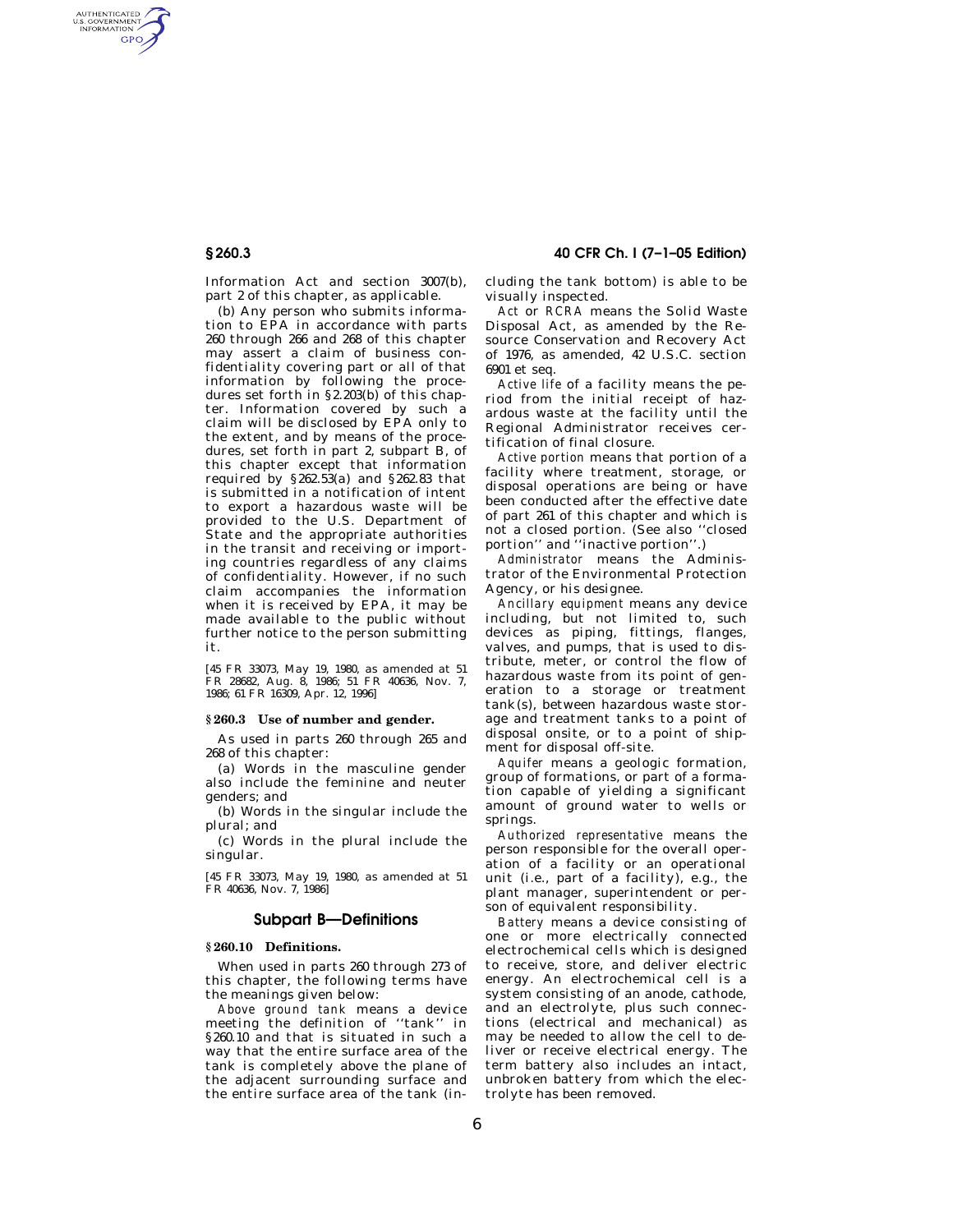*Boiler* means an enclosed device using controlled flame combustion and having the following characteristics:

 $(1)(i)$  The unit must have physical provisions for recovering and exporting thermal energy in the form of steam, heated fluids, or heated gases; and

(ii) The unit's combustion chamber and primary energy recovery sections(s) must be of integral design. To be of integral design, the combustion chamber and the primary energy recovery section(s) (such as waterwalls and superheaters) must be physically formed into one manufactured or assembled unit. A unit in which the combustion chamber and the primary energy recovery section(s) are joined only by ducts or connections carrying flue gas is not integrally designed; however, secondary energy recovery equipment (such as economizers or air preheaters) need not be physically formed into the same unit as the combustion chamber and the primary energy recovery section. The following units are not precluded from being boilers solely because they are not of integral design: process heaters (units that transfer energy directly to a process stream), and fluidized bed combustion units; and

(iii) While in operation, the unit must maintain a thermal energy recovery efficiency of at least  $60$  percent, calculated in terms of the recovered energy compared with the thermal value of the fuel; and

(iv) The unit must export and utilize at least 75 percent of the recovered energy, calculated on an annual basis. In this calculation, no credit shall be given for recovered heat used internally in the same unit. (Examples of internal use are the preheating of fuel or combustion air, and the driving of induced or forced draft fans feedwater pumps); or

(2) The unit is one which the Regional Administrator has determined, on a case-by-case basis, to be a boiler, after considering the standards in §260.32.

*Carbon regeneration unit* means any enclosed thermal treatment device used to regenerate spent activated carbon.

*Certification* means a statement of professional opinion based upon knowledge and belief.

*Closed portion* means that portion of a facility which an owner or operator has closed in accordance with the approved facility closure plan and all applicable closure requirements. (See also ''active portion'' and ''inactive portion''.)

*Component* means either the tank or ancillary equipment of a tank system.

*Confined aquifer* means an aquifer bounded above and below by impermeable beds or by beds of distinctly lower permeability than that of the aquifer itself; an aquifer containing confined ground water.

*Container* means any portable device in which a material is stored, transported, treated, disposed of, or otherwise handled.

*Containment building* means a hazardous waste management unit that is used to store or treat hazardous waste under the provisions of subpart DD of parts 264 or 265 of this chapter.

*Contingency plan* means a document setting out an organized, planned, and coordinated course of action to be followed in case of a fire, explosion, or release of hazardous waste or hazardous waste constituents which could threaten human health or the environment.

*Corrosion expert* means a person who, by reason of his knowledge of the physical sciences and the principles of engineering and mathematics, acquired by a professional education and related practical experience, is qualified to engage in the practice of corrosion control on buried or submerged metal piping systems and metal tanks. Such a person must be certified as being qualified by the National Association of Corrosion Engineers (NACE) or be a registered professional engineer who has certification or licensing that includes education and experience in corrosion control on buried or submerged metal piping systems and metal tanks.

*Designated facility* means a hazardous waste treatment, storage, or disposal facility which (1) has received a permit (or interim status) in accordance with the requirements of parts 270 and 124 of this chapter, (2) has received a permit (or interim status) from a State authorized in accordance with part 271 of this chapter, or (3) is regulated under  $§261.6(c)(2)$  or subpart F of part 266 of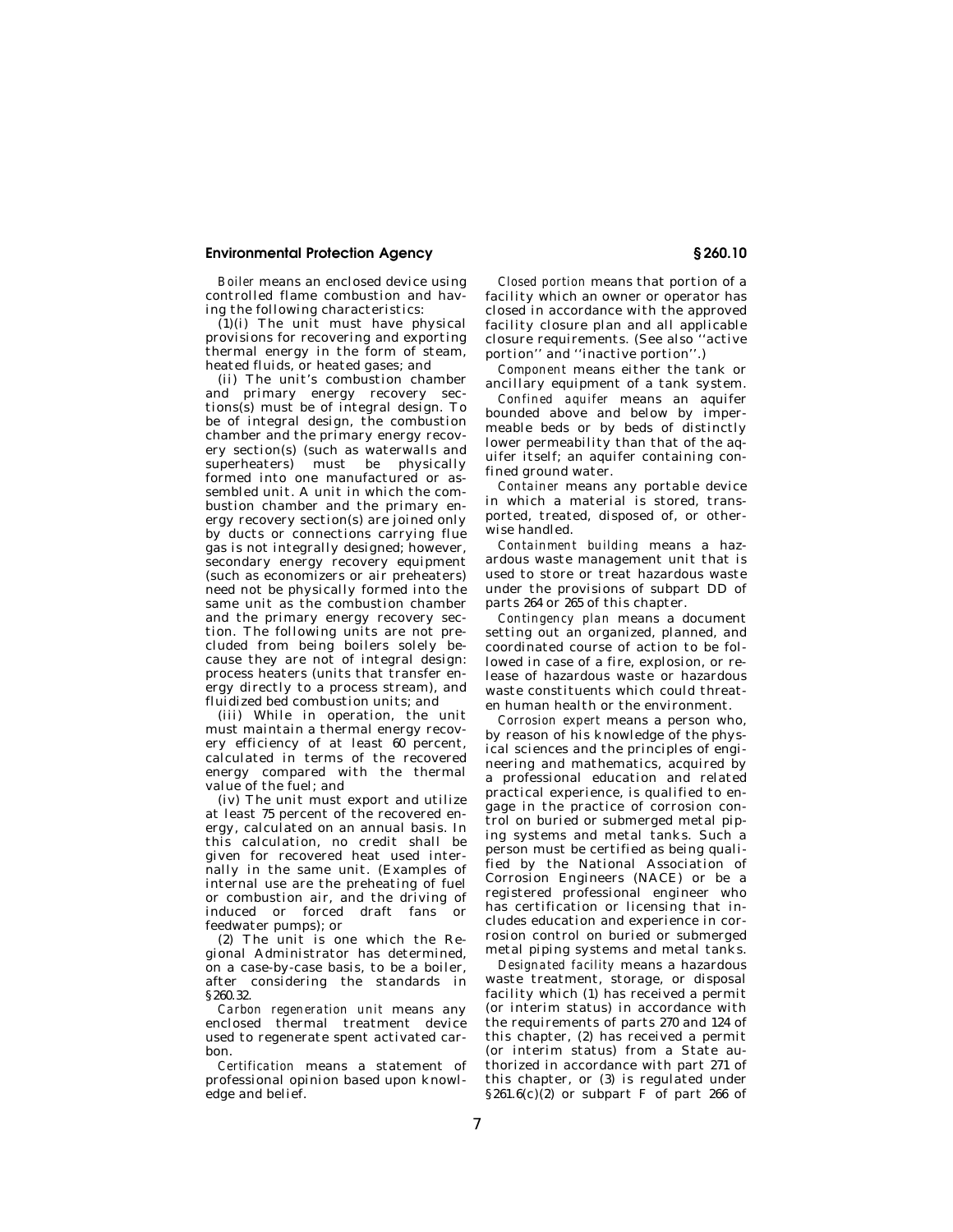this chapter, and (4) that has been designated on the manifest by the generator pursuant to §260.20. If a waste is destined to a facility in an authorized State which has not yet obtained authorization to regulate that particular waste as hazardous, then the designated facility must be a facility allowed by the receiving State to accept such waste.

*Destination facility* means a facility that treats, disposes of, or recycles a particular category of universal waste, except those management activities described in paragraphs (a) and (c) of §§273.13 and 273.33 of this chapter. A facility at which a particular category of universal waste is only accumulated, is not a destination facility for purposes of managing that category of universal waste.

*Dike* means an embankment or ridge of either natural or man-made materials used to prevent the movement of liquids, sludges, solids, or other materials.

*Dioxins and furans (D/F)* means tetra,<br>penta, hexa, hepta, and octahexa, hepta, and octachlorinated dibenzo dioxins and furans.

*Discharge* or *hazardous waste discharge*  means the accidental or intentional spilling, leaking, pumping, pouring, emitting, emptying, or dumping of hazardous waste into or on any land or water.

*Disposal* means the discharge, deposit, injection, dumping, spilling, leaking, or placing of any solid waste or hazardous waste into or on any land or water so that such solid waste or hazardous waste or any constituent thereof may enter the environment or be emitted into the air or discharged into any waters, including ground waters.

*Disposal facility* means a facility or part of a facility at which hazardous waste is intentionally placed into or on any land or water, and at which waste will remain after closure. The term disposal facility does not include a corrective action management unit into which remediation wastes are placed.

*Drip pad* is an engineered structure consisting of a curbed, free-draining base, constructed of non-earthen materials and designed to convey preservative kick-back or drippage from treated wood, precipitation, and surface

**§ 260.10 40 CFR Ch. I (7–1–05 Edition)** 

water run-on to an associated collection system at wood preserving plants. *Elementary neutralization unit* means

a device which:

(1) Is used for neutralizing wastes that are hazardous only because they exhibit the corrosivity characteristic defined in §261.22 of this chapter, or they are listed in subpart D of part 261 of the chapter only for this reason; and

(2) Meets the definition of tank, tank system, container, transport vehicle, or vessel in §260.10 of this chapter.

*EPA hazardous waste number* means the number assigned by EPA to each hazardous waste listed in part 261, subpart D, of this chapter and to each characteristic identified in part 261, subpart C, of this chapter.

*EPA identification number* means the number assigned by EPA to each generator, transporter, and treatment, storage, or disposal facility.

*EPA region* means the states and territories found in any one of the following ten regions:

- Region I—Maine, Vermont, New Hampshire, Massachusetts, Connecticut, and Rhode Island.
- Region II—New York, New Jersey, Commonwealth of Puerto Rico, and the U.S. Virgin Islands.
- Region III—Pennsylvania, Delaware, Maryland, West Virginia, Virginia, and the District of Columbia.
- Region IV—Kentucky, Tennessee, North Carolina, Mississippi, Alabama, Georgia, South Carolina, and Florida.
- Region V—Minnesota, Wisconsin, Illinois, Michigan, Indiana and Ohio.
- Region VI—New Mexico, Oklahoma, Arkansas, Louisiana, and Texas.

Region VII—Nebraska, Kansas, Missouri, and Iowa.

- Region VIII—Montana, Wyoming, North Dakota, South Dakota, Utah, and Colorado.
- Region IX—California, Nevada, Arizona, Hawaii, Guam, American Samoa, Commonwealth of the Northern Mariana Islands.
- Region X—Washington, Oregon, Idaho, and Alaska.

*Equivalent method* means any testing or analytical method approved by the Administrator under §§260.20 and 260.21.

*Existing hazardous waste management (HWM) facility* or *existing facility* means a facility which was in operation or for which construction commenced on or before November 19, 1980. A facility has commenced construction if: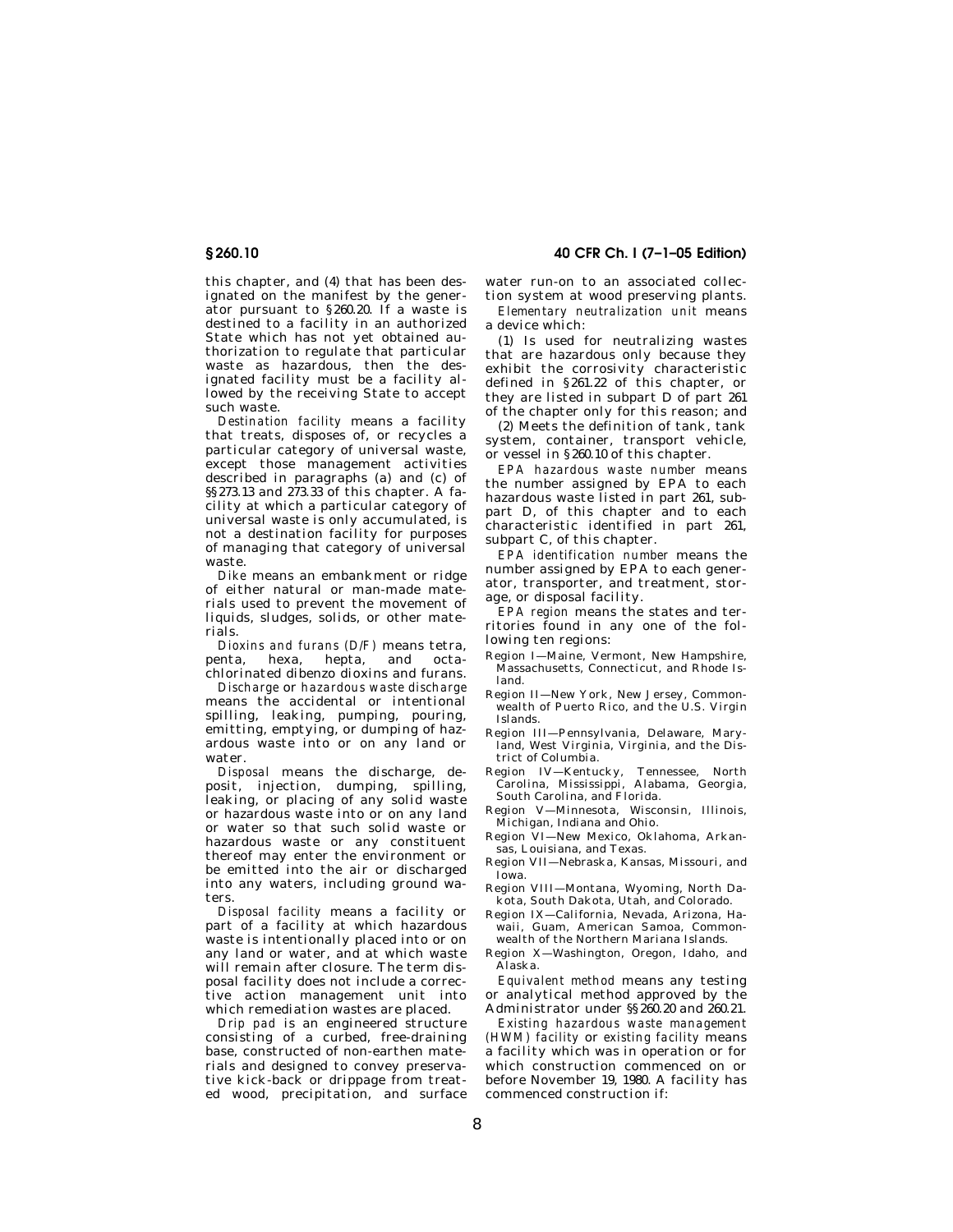(1) The owner or operator has obtained the Federal, State and local approvals or permits necessary to begin physical construction; and either

(2)(i) A continuous on-site, physical construction program has begun; or

(ii) The owner or operator has entered into contractual obligations which cannot be cancelled or modified without substantial loss—for physical construction of the facility to be completed within a reasonable time.

*Existing portion* means that land surface area of an existing waste management unit, included in the original Part A permit application, on which wastes have been placed prior to the issuance of a permit.

*Existing tank system* or *existing component* means a tank system or component that is used for the storage or treatment of hazardous waste and that is in operation, or for which installation has commenced on or prior to July 14, 1986. Installation will be considered to have commenced if the owner or operator has obtained all Federal, State, and local approvals or permits necessary to begin physical construction of the site or installation of the tank system and if either (1) a continuous on-site physical construction or installation program has begun, or (2) the owner or operator has entered into contractual obligations—which cannot be canceled or modified without substantial loss—for physical construction of the site or installation of the tank system to be completed within a reasonable time.

*Explosives or munitions emergency*  means a situation involving the suspected or detected presence of unexploded ordnance  $(UXO)$ , damaged or deteriorated explosives or munitions, an improvised explosive device (IED), other potentially explosive material or device, or other potentially harmful military chemical munitions or device, that creates an actual or potential imminent threat to human health, including safety, or the environment, including property, as determined by an explosives or munitions emergency response specialist. Such situations may require immediate and expeditious action by an explosives or munitions emergency response specialist to control, mitigate, or eliminate the threat.

*Explosives or munitions emergency response* means all immediate response activities by an explosives and munitions emergency response specialist to control, mitigate, or eliminate the actual or potential threat encountered during an explosives or munitions emergency. An explosives or munitions emergency response may include inplace render-safe procedures, treatment or destruction of the explosives or munitions and/or transporting those items to another location to be rendered safe, treated, or destroyed. Any reasonable delay in the completion of an explosives or munitions emergency response caused by a necessary, unforeseen, or uncontrollable circumstance will not terminate the explosives or munitions emergency. Explosives and munitions emergency responses can occur on either public or private lands and are not limited to responses at RCRA facilities.

*Explosives or munitions emergency response specialist* means an individual trained in chemical or conventional munitions or explosives handling, transportation, render-safe procedures, or destruction techniques. Explosives or munitions emergency response specialists include Department of Defense (DOD) emergency explosive ordnance disposal (EOD), technical escort unit (TEU), and DOD-certified civilian or contractor personnel; and other Federal, State, or local government, or civilian personnel similarly trained in explosives or munitions emergency responses.

*Facility* means:

(1) All contiguous land, and structures, other appurtenances, and improvements on the land, used for treating, storing, or disposing of hazardous waste. A facility may consist of several treatment, storage, or disposal operational units (e.g., one or more landfills, surface impoundments, or combinations of them).

(2) For the purpose of implementing corrective action under §264.101, all contiguous property under the control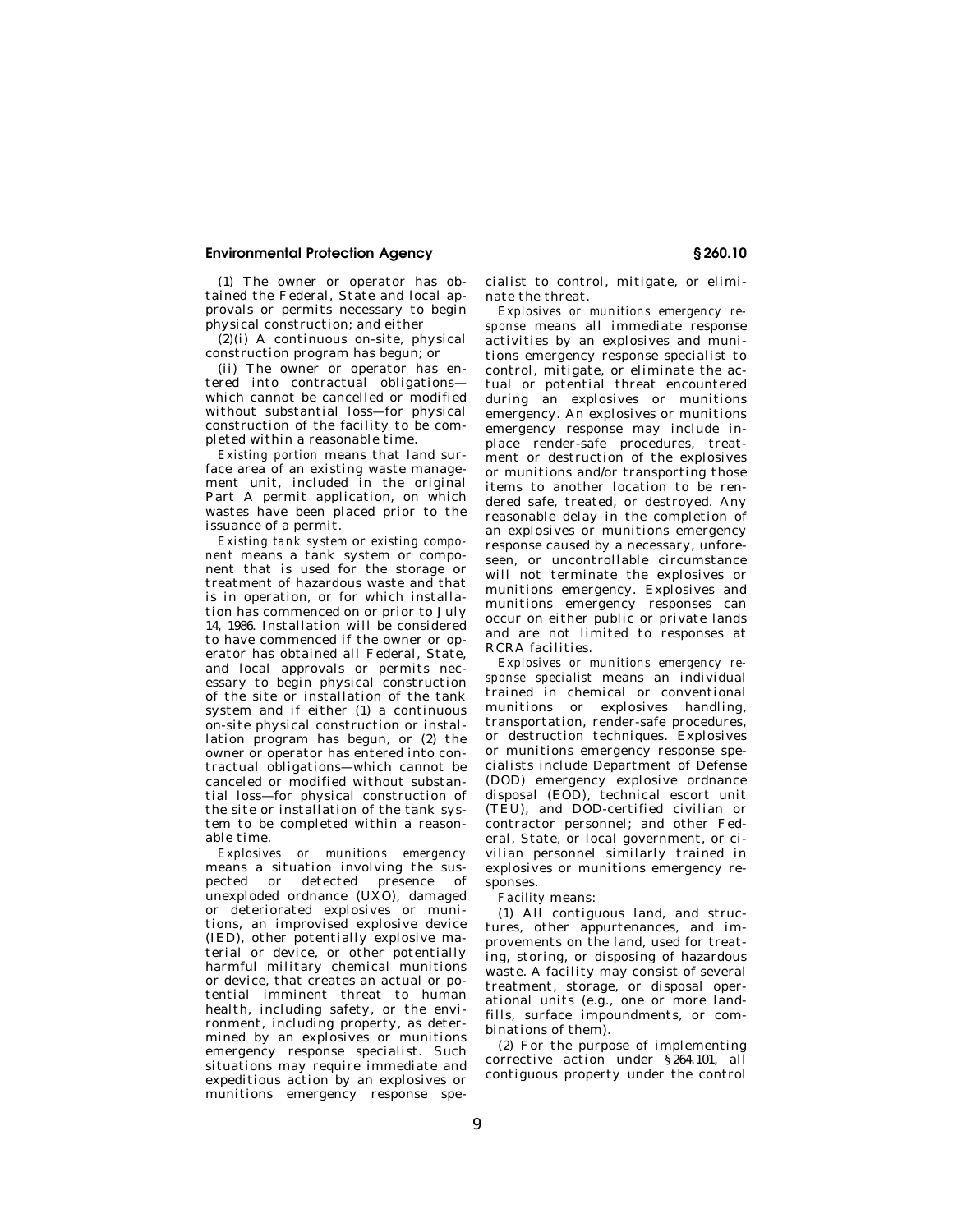of the owner or operator seeking a permit under subtitle C of RCRA. This definition also applies to facilities implementing corrective action under RCRA Section 3008(h).

(3) Notwithstanding paragraph (2) of this definition, a remediation waste management site is not a facility that is subject to 40 CFR 264.101, but is subject to corrective action requirements if the site is located within such a facility.

*Federal agency* means any department, agency, or other instrumentality of the Federal Government, any independent agency or establishment of the Federal Government including any Government corporation, and the Government Printing Office.

*Federal, State and local approvals or permits necessary to begin physical construction* means permits and approvals required under Federal, State or local hazardous waste control statutes, regulations or ordinances.

*Final closure* means the closure of all hazardous waste management units at the facility in accordance with all applicable closure requirements so that hazardous waste management activities under parts 264 and 265 of this chapter are no longer conducted at the facility unless subject to the provisions in §262.34.

*Food-chain crops* means tobacco, crops grown for human consumption, and crops grown for feed for animals whose products are consumed by humans.

*Free liquids* means liquids which readily separate from the solid portion of a waste under ambient temperature and pressure.

*Freeboard* means the vertical distance between the top of a tank or surface impoundment dike, and the surface of the waste contained therein.

*Generator* means any person, by site, whose act or process produces hazardous waste identified or listed in part 261 of this chapter or whose act first causes a hazardous waste to become subject to regulation.

*Ground water* means water below the land surface in a zone of saturation.

*Hazardous waste* means a hazardous waste as defined in §261.3 of this chapter.

## **§ 260.10 40 CFR Ch. I (7–1–05 Edition)**

*Hazardous waste constituent* means a constituent that caused the Administrator to list the hazardous waste in part 261, subpart D, of this chapter, or a constituent listed in table 1 of §261.24 of this chapter.

*Hazardous waste management unit* is a contiguous area of land on or in which hazardous waste is placed, or the largest area in which there is significant likelihood of mixing hazardous waste constituents in the same area. Examples of hazardous waste management units include a surface impoundment, a waste pile, a land treatment area, a landfill cell, an incinerator, a tank and its associated piping and underlying containment system and a container storage area. A container alone does not constitute a unit; the unit includes containers and the land or pad upon which they are placed.

*In operation* refers to a facility which is treating, storing, or disposing of hazardous waste.

*Inactive portion* means that portion of a facility which is not operated after the effective date of part 261 of this chapter. (See also ''active portion'' and 'closed portion''.)

*Incinerator* means any enclosed device that:

(1) Uses controlled flame combustion and neither meets the criteria for classification as a boiler, sludge dryer, or carbon regeneration unit, nor is listed as an industrial furnace; or

(2) Meets the definition of infrared incinerator or plasma arc incinerator.

*Incompatible waste* means a hazardous waste which is unsuitable for:

(1) Placement in a particular device or facility because it may cause corrosion or decay of containment materials (e.g., container inner liners or tank walls); or

(2) Commingling with another waste or material under uncontrolled conditions because the commingling might produce heat or pressure, fire or explosion, violent reaction, toxic dusts, mists, fumes, or gases, or flammable fumes or gases.

(See part 265, appendix V, of this chapter for examples.)

*Individual generation site* means the contiguous site at or on which one or more hazardous wastes are generated. An individual generation site, such as a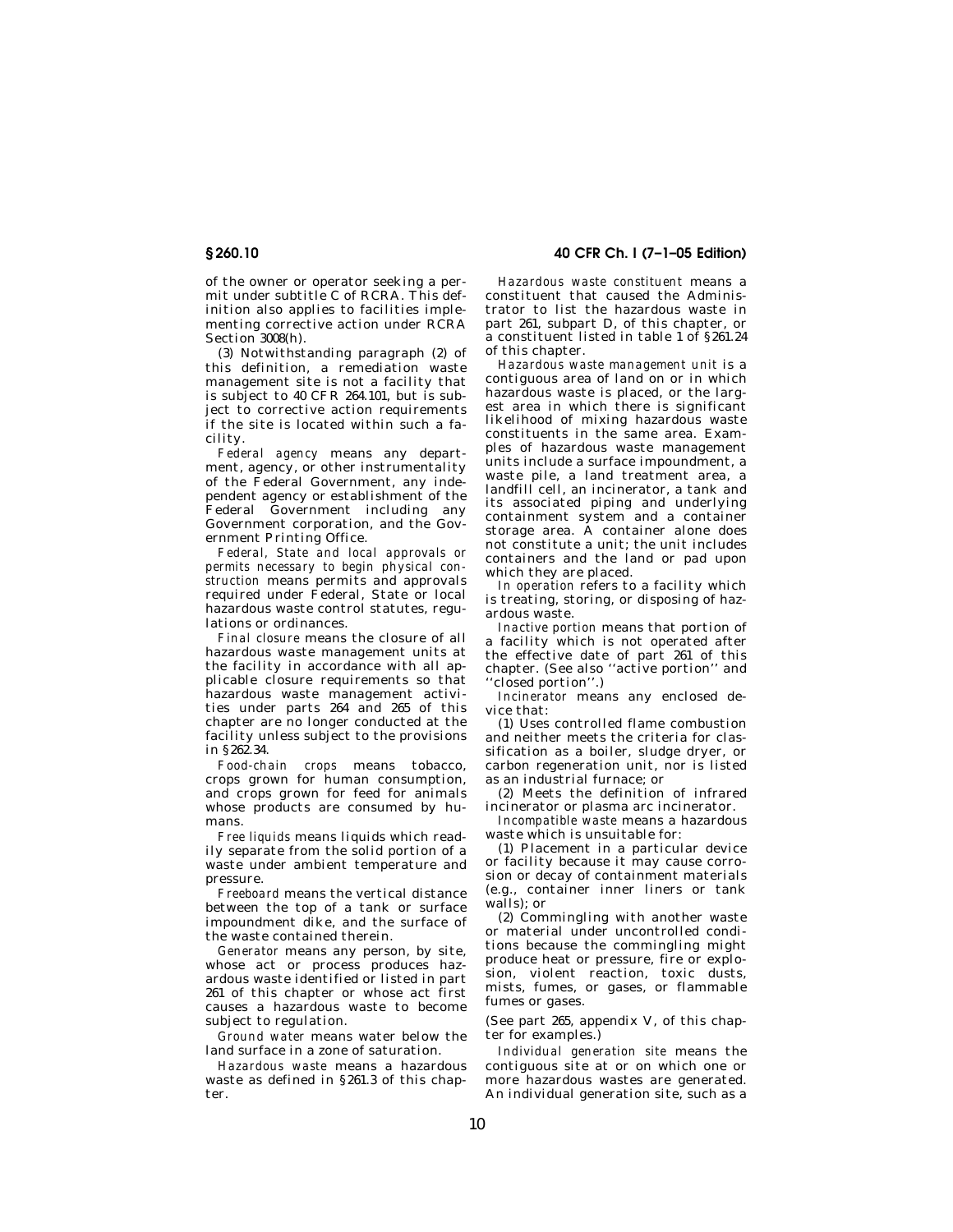large manufacturing plant, may have one or more sources of hazardous waste but is considered a single or individual generation site if the site or property is contiguous.

*Industrial furnace* means any of the following enclosed devices that are integral components of manufacturing processes and that use thermal treatment to accomplish recovery of materials or energy:

(1) Cement kilns

(2) Lime kilns

(3) Aggregate kilns

(4) Phosphate kilns

(5) Coke ovens

(6) Blast furnaces

(7) Smelting, melting and refining furnaces (including pyrometallurgical devices such as cupolas, reverberator furnaces, sintering machine, roasters, and foundry furnaces)

(8) Titanium dioxide chloride process oxidation reactors

(9) Methane reforming furnaces

(10) Pulping liquor recovery furnaces (11) Combustion devices used in the recovery of sulfur values from spent sulfuric acid

(12) Halogen acid furnaces (HAFs) for the production of acid from halogenated hazardous waste generated by chemical production facilities where the furnace is located on the site of a chemical production facility, the acid product has a halogen acid content of at least 3%, the acid product is used in a manufacturing process, and, except for hazardous waste burned as fuel, hazardous waste fed to the furnace has a minimum halogen content of 20% asgenerated.

(13) Such other devices as the Administrator may, after notice and comment, add to this list on the basis of one or more of the following factors:

(i) The design and use of the device primarily to accomplish recovery of material products;

(ii) The use of the device to burn or reduce raw materials to make a material product;

(iii) The use of the device to burn or reduce secondary materials as effective substitutes for raw materials, in processes using raw materials as principal feedstocks;

(iv) The use of the device to burn or reduce secondary materials as ingredients in an industrial process to make a material product;

(v) The use of the device in common industrial practice to produce a material product; and

(vi) Other factors, as appropriate.

*Infrared incinerator* means any enclosed device that uses electric powered resistance heaters as a source of radiant heat followed by an afterburner using controlled flame combustion and which is not listed as an industrial furnace.

*Inground tank* means a device meeting the definition of ''tank'' in §260.10 whereby a portion of the tank wall is situated to any degree within the ground, thereby preventing visual inspection of that external surface area of the tank that is in the ground.

*Injection well* means a well into which fluids are injected. (See also ''underground injection''.)

*Inner liner* means a continuous layer of material placed inside a tank or container which protects the construction materials of the tank or container from the contained waste or reagents used to treat the waste.

*Installation inspector* means a person who, by reason of his knowledge of the physical sciences and the principles of engineering, acquired by a professional education and related practical experience, is qualified to supervise the installation of tank systems.

*International shipment* means the transportation of hazardous waste into or out of the jurisdiction of the United States.

*Lamp,* also referred to as ''universal waste lamp'', is defined as the bulb or tube portion of an electric lighting device. A lamp is specifically designed to produce radiant energy, most often in the ultraviolet, visible, and infra-red regions of the electromagnetic spectrum. Examples of common universal waste electric lamps include, but are not limited to, fluorescent, high intensity discharge, neon, mercury vapor, high pressure sodium, and metal halide lamps.

*Landfill* means a disposal facility or part of a facility where hazardous waste is placed in or on land and which is not a pile, a land treatment facility,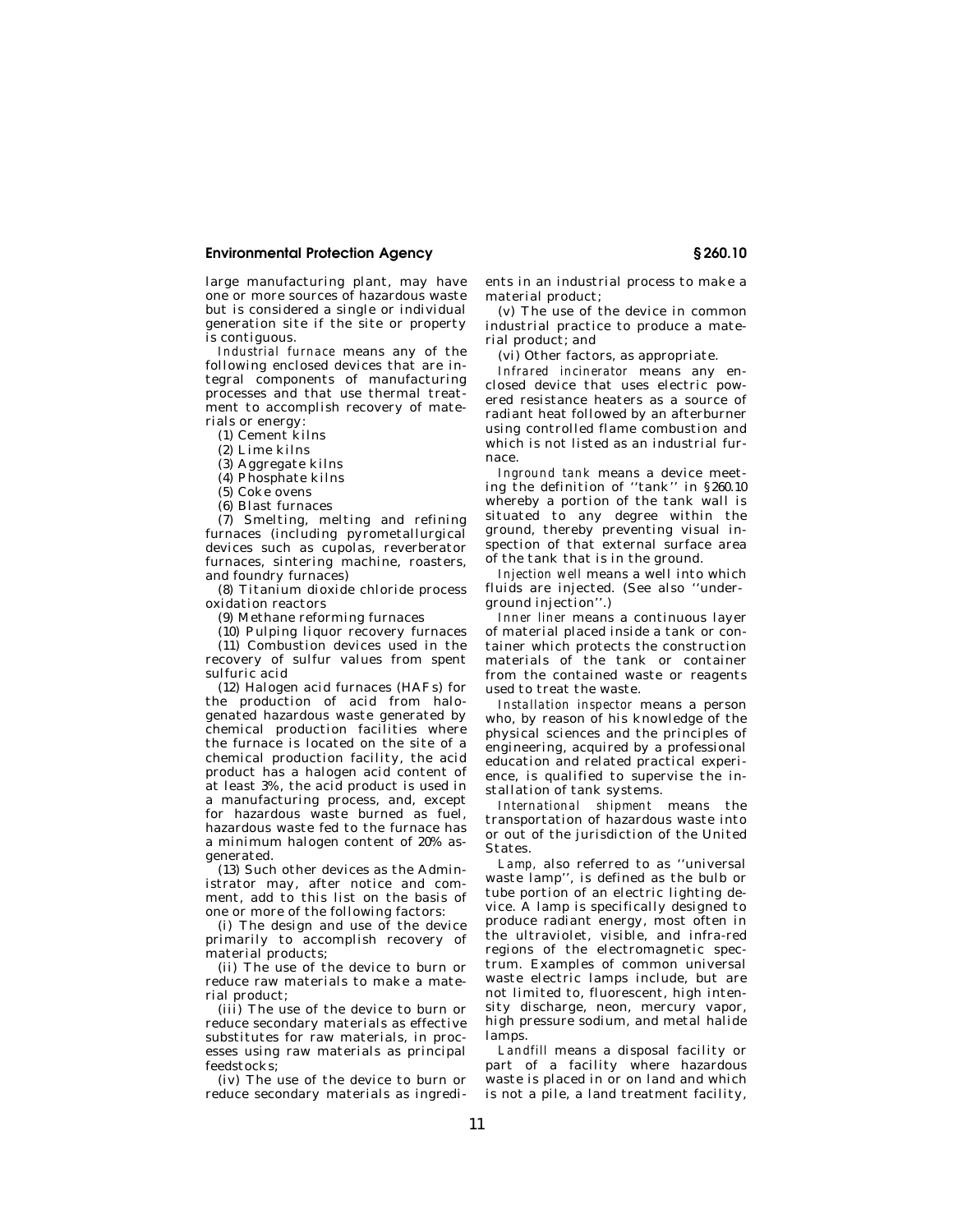a surface impoundment, an underground injection well, a salt dome formation, a salt bed formation, an underground mine, a cave, or a corrective action management unit.

*Landfill cell* means a discrete volume of a hazardous waste landfill which uses a liner to provide isolation of wastes from adjacent cells or wastes. Examples of landfill cells are trenches and pits.

*Land treatment facility* means a facility or part of a facility at which hazardous waste is applied onto or incorporated into the soil surface; such facilities are disposal facilities if the waste will remain after closure.

*Leachate* means any liquid, including any suspended components in the liquid, that has percolated through or drained from hazardous waste.

*Leak-detection system* means a system capable of detecting the failure of either the primary or secondary containment structure or the presence of a release of hazardous waste or accumulated liquid in the secondary containment structure. Such a system must employ operational controls (e.g., daily visual inspections for releases into the secondary containment system of aboveground tanks) or consist of an interstitial monitoring device designed to detect continuously and automatically the failure of the primary or secondary containment structure or the presence of a release of hazardous waste into the secondary containment structure.

*Liner* means a continuous layer of natural or man-made materials, beneath or on the sides of a surface impoundment, landfill, or landfill cell, which restricts the downward or lateral escape of hazardous waste, hazardous waste constituents, or leachate.

*Management* or *hazardous waste management* means the systematic control of the collection, source separation, storage, transportation, processing, treatment, recovery, and disposal of hazardous waste.

*Manifest* means the shipping document EPA form 8700-22 and, if necessary, EPA form 8700–22A, originated and signed by the generator in accordance with the instructions included in the appendix to part 262.

**§ 260.10 40 CFR Ch. I (7–1–05 Edition)** 

*Manifest document number* means the U.S. EPA twelve digit identification number assigned to the generator plus a unique five digit document number assigned to the Manifest by the generator for recording and reporting purposes.

*Military munitions* means all ammunition products and components produced or used by or for the U.S. Department of Defense or the U.S. Armed Services for national defense and security, including military munitions under the control of the Department of Defense, the U.S. Coast Guard, the U.S. Department of Energy (DOE), and National Guard personnel. The term military munitions includes: confined gaseous, liquid, and solid propellants, explosives, pyrotechnics, chemical and riot control agents, smokes, and incendiaries used by DOD components, including bulk explosives and chemical warfare agents, chemical munitions, rockets, guided and ballistic missiles, bombs, warheads, mortar rounds, artillery ammunition, small arms ammunition, grenades, mines, torpedoes, depth charges, cluster munitions and dispensers, demolition charges, and devices and components thereof. Military munitions do not include wholly inert items, improvised explosive devices, and nuclear weapons, nuclear devices, and nuclear components thereof. However, the term does include non-nuclear components of nuclear devices, managed under DOE's nuclear weapons program after all required sanitization operations under the Atomic Energy Act of 1954, as amended, have been completed.

*Mining overburden returned to the mine site* means any material overlying an economic mineral deposit which is removed to gain access to that deposit and is then used for reclamation of a surface mine.

*Miscellaneous unit* means a hazardous waste management unit where hazardous waste is treated, stored, or disposed of and that is not a container, .<br>tank, surface impoundment, pile, land treatment unit, landfill, incinerator, boiler, industrial furnace, underground injection well with appropriate technical standards under part 146 of this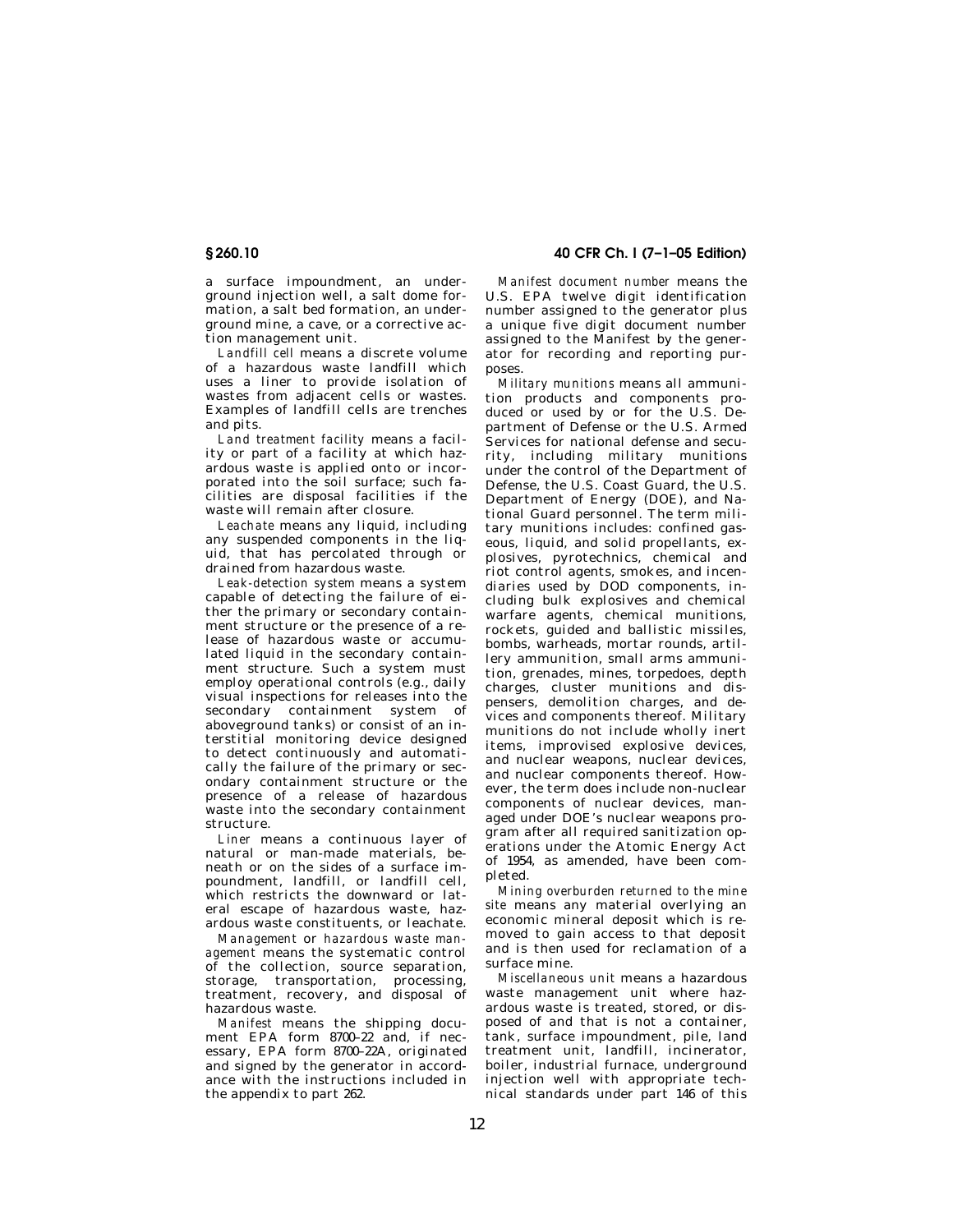chapter, containment building, corrective action management unit, unit eligible for a research, development, and demonstration permit under 40 CFR 270.65, or staging pile.

*Movement* means that hazardous waste transported to a facility in an individual vehicle.

*New hazardous waste management facility* or *new facility* means a facility which began operation, or for which construction commenced after October 21, 1976. (See also ''Existing hazardous waste management facility".)

*New tank system* or *new tank component* means a tank system or component that will be used for the storage or treatment of hazardous waste and for which installation has commenced after July 14, 1986; except, however, for purposes of  $\S 264.193(g)(2)$  and  $\frac{1}{2}$ 865.193(g)(2), a new tank system is one for which construction commences after July 14, 1986. (See also ''existing tank system.'')

*On ground tank* means a device meeting the definition of ''tank'' in §260.10 and that is situated in such a way that the bottom of the tank is on the same level as the adjacent surrounding surface so that the external tank bottom cannot be visually inspected.

*On-site* means the same or geographically contiguous property which may be divided by public or private right-ofway, provided the entrance and exit between the properties is at a cross-roads intersection, and access is by crossing as opposed to going along, the right-ofway. Non-contiguous properties owned by the same person but connected by a right-of-way which he controls and to which the public does not have access, is also considered on-site property.

*Open burning* means the combustion of any material without the following characteristics:

(1) Control of combustion air to maintain adequate temperature for efficient combustion,

(2) Containment of the combustionreaction in an enclosed device to provide sufficient residence time and mixing for complete combustion, and

(3) Control of emission of the gaseous combustion products.

(See also ''incineration'' and ''thermal treatment''.)

*Operator* means the person responsible for the overall operation of a facility.

*Owner* means the person who owns a facility or part of a facility.

*Partial closure* means the closure of a hazardous waste management unit in accordance with the applicable closure requirements of parts 264 and 265 of this chapter at a facility that contains other active hazardous waste management units. For example, partial closure may include the closure of a tank (including its associated piping and underlying containment systems), landfill cell, surface impoundment, waste pile, or other hazardous waste management unit, while other units of the same facility continue to operate.

*Person* means an individual, trust, firm, joint stock company, Federal Agency, corporation (including a government corporation), partnership, association, State, municipality, commission, political subdivision of a State, or any interstate body.

*Personnel* or *facility personnel* means all persons who work, at, or oversee the operations of, a hazardous waste facility, and whose actions or failure to act may result in noncompliance with the requirements of part 264 or 265 of this chapter.

*Pesticide* means any substance or mixture of substances intended for preventing, destroying, repelling, or mitigating any pest, or intended for use as a plant regulator, defoliant, or desiccant, other than any article that:

(1) Is a new animal drug under FFDCA section 201(w), or

(2) Is an animal drug that has been determined by regulation of the Secretary of Health and Human Services not to be a new animal drug, or

(3) Is an animal feed under FFDCA section  $201(x)$  that bears or contains any substances described by paragraph (1) or (2) of this definition.

*Pile* means any non-containerized accumulation of solid, nonflowing hazardous waste that is used for treatment or storage and that is not a containment building.

*Plasma arc incinerator* means any enclosed device using a high intensity electrical discharge or arc as a source of heat followed by an afterburner using controlled flame combustion and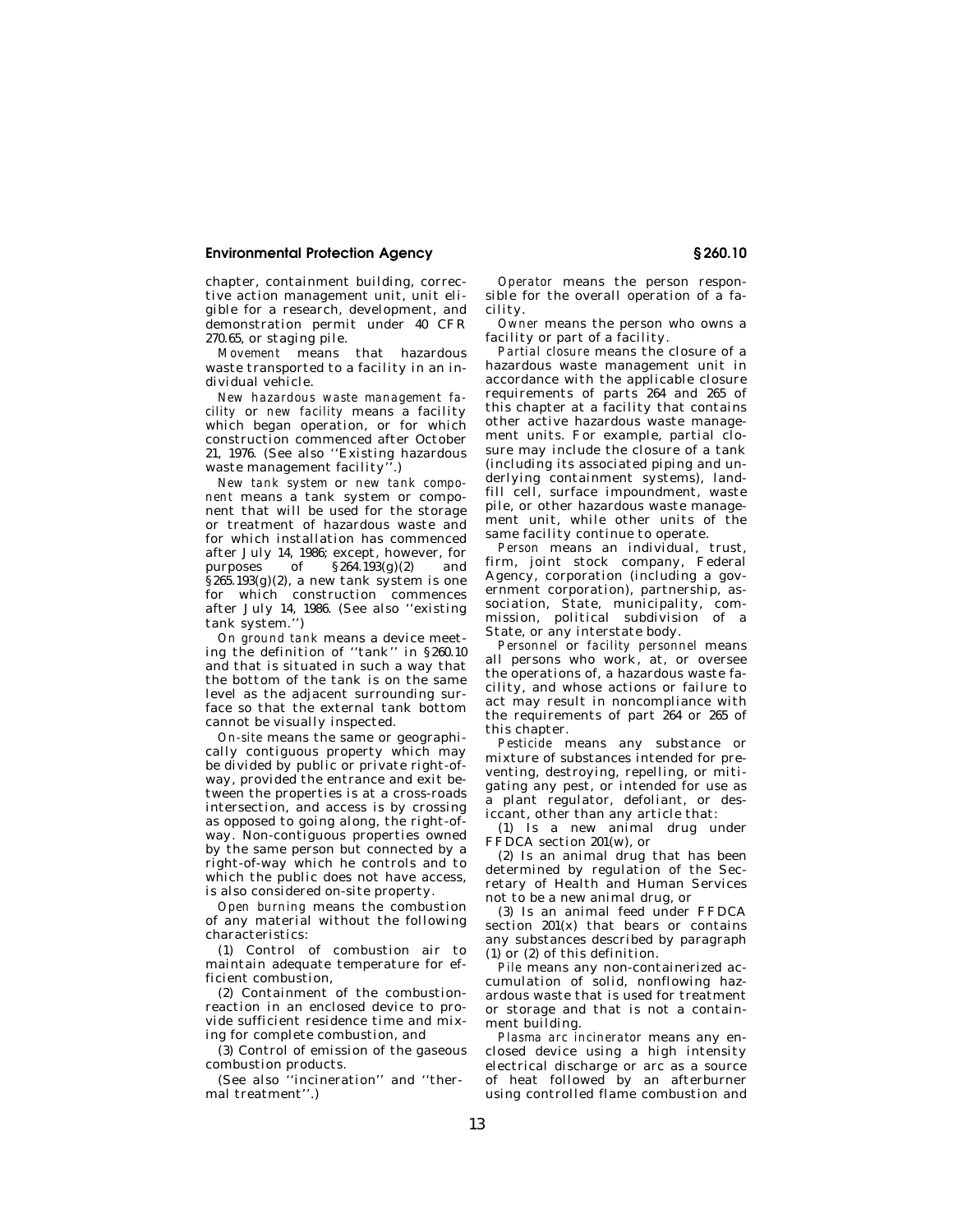which is not listed as an industrial furnace.

*Point source* means any discernible, confined, and discrete conveyance, including, but not limited to any pipe, ditch, channel, tunnel, conduit, well, discrete fissure, container, rolling stock, concentrated animal feeding operation, or vessel or other floating craft, from which pollutants are or may be discharged. This term does not include return flows from irrigated agriculture.

*Publicly owned treatment works* or *POTW* means any device or system used in the treatment (including recycling and reclamation) of municipal sewage or industrial wastes of a liquid nature which is owned by a "State" or ''municipality'' (as defined by section 502(4) of the CWA). This definition includes sewers, pipes, or other conveyances only if they convey wastewater

to a POTW providing treatment.<br>*Qualified Ground-Water S Qualified Ground-Water Scientist*  means a scientist or engineer who has received a baccalaureate or post-graduate degree in the natural sciences or engineering, and has sufficient training and experience in ground-water hydrology and related fields as may be demonstrated by state registration, professional certifications, or completion of accredited university courses that enable that individual to make sound professional judgements regarding ground-water monitoring and contaminant fate and transport.

*Regional Administrator* means the Regional Administrator for the EPA Region in which the facility is located, or his designee.

*Remediation waste* means all solid and hazardous wastes, and all media (including ground water, surface water, soils, and sediments) and debris, that are managed for implementing cleanup.

*Remediation waste management site*  means a facility where an owner or operator is or will be treating, storing or disposing of hazardous remediation wastes. A remediation waste management site is not a facility that is subject to corrective action under 40 CFR 264.101, but is subject to corrective action requirements if the site is located in such a facility.

# **§ 260.10 40 CFR Ch. I (7–1–05 Edition)**

*Replacement unit* means a landfill, surface impoundment, or waste pile unit (1) from which all or substantially all of the waste is removed, and (2) that is subsequently reused to treat, store, or dispose of hazardous waste. ''Replacement unit'' does not apply to a unit from which waste is removed during closure, if the subsequent reuse solely involves the disposal of waste from that unit and other closing units or corrective action areas at the facility, in accordance with an approved closure plan or EPA or State approved corrective action.

*Representative sample* means a sample of a universe or whole (e.g., waste pile, lagoon, ground water) which can be expected to exhibit the average properties of the universe or whole

*Run-off* means any rainwater, leachate, or other liquid that drains over land from any part of a facility.

*Run-on* means any rainwater, leachate, or other liquid that drains over land onto any part of a facility.

*Saturated zone* or *zone of saturation*  means that part of the earth's crust in which all voids are filled with water.

*Sludge* means any solid, semi-solid, or liquid waste generated from a municipal, commercial, or industrial wastewater treatment plant, water supply treatment plant, or air pollution control facility exclusive of the treated effluent from a wastewater treatment plant.

*Sludge dryer* means any enclosed thermal treatment device that is used to dehydrate sludge and that has a maximum total thermal input, excluding the heating value of the sludge itself, of 2,500 Btu/lb of sludge treated on a wet-weight basis.

*Small Quantity Generator* means a generator who generates less than 1000 kg of hazardous waste in a calendar month.

*Solid waste* means a solid waste as defined in §261.2 of this chapter.

*Sorbent* means a material that is used to soak up free liquids by either adsorption or absorption, or both. *Sorb*  means to either adsorb or absorb, or both.

*Staging pile* means an accumulation of solid, non-flowing remediation waste (as defined in this section) that is not a containment building and that is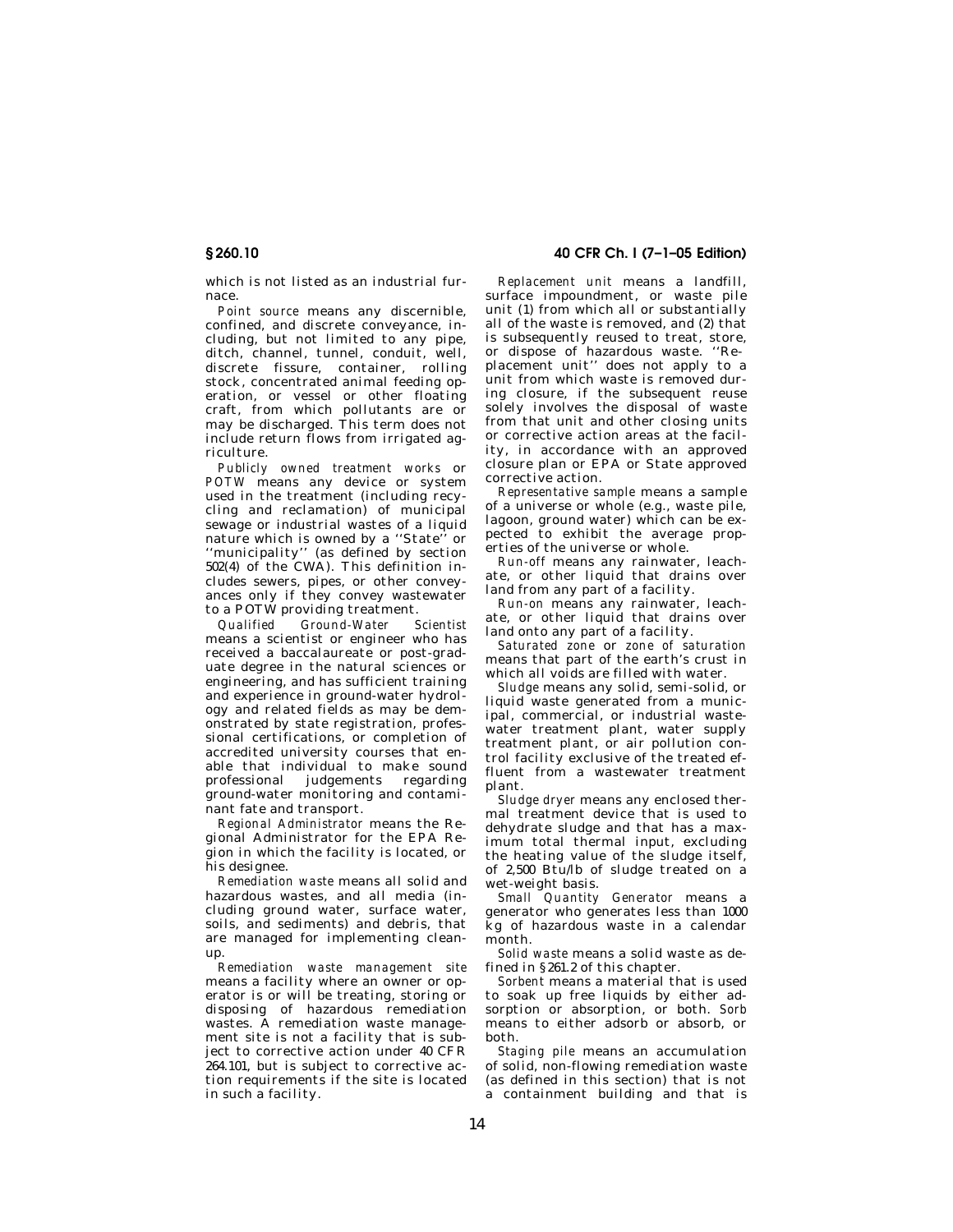used only during remedial operations for temporary storage at a facility. Staging piles must be designated by the Director according to the requirements of 40 CFR 264.554.

*State* means any of the several States, the District of Columbia, the Commonwealth of Puerto Rico, the Virgin Islands, Guam, American Samoa, and the Commonwealth of the Northern Mariana Islands.

*Storage* means the holding of hazardous waste for a temporary period, at the end of which the hazardous waste is treated, disposed of, or stored elsewhere.

*Sump* means any pit or reservoir that meets the definition of tank and those troughs/trenches connected to it that serve to collect hazardous waste for transport to hazardous waste storage, treatment, or disposal facilities; except that as used in the landfill, surface impoundment, and waste pile rules, ''sump'' means any lined pit or reservoir that serves to collect liquids drained from a leachate collection and removal system or leak detection system for subsequent removal from the system.

*Surface impoundment* or *impoundment*  means a facility or part of a facility which is a natural topographic depression, man-made excavation, or diked area formed primarily of earthen materials (although it may be lined with man-made materials), which is designed to hold an accumulation of liquid wastes or wastes containing free liquids, and which is not an injection well. Examples of surface impoundments are holding, storage, settling, and aeration pits, ponds, and lagoons.

*Tank* means a stationary device, designed to contain an accumulation of hazardous waste which is constructed primarily of non-earthen materials (e.g., wood, concrete, steel, plastic) which provide structural support.

*Tank system* means a hazardous waste storage or treatment tank and its associated ancillary equipment and containment system.

*TEQ* means toxicity equivalence, the international method of relating the toxicity of various dioxin/furan congeners to the toxicity of 2,3,7,8 tetrachlorodibenzo-p-dioxin.

*Thermal treatment* means the treatment of hazardous waste in a device which uses elevated temperatures as the primary means to change the chemical, physical, or biological character or composition of the hazardous waste. Examples of thermal treatment processes are incineration, molten salt, pyrolysis, calcination, wet air oxidation, and microwave discharge. (See also ''incinerator'' and ''open burning''.)

*Thermostat* means a temperature control device that contains metallic mercury in an ampule attached to a bimetal sensing element, and mercurycontaining ampules that have been removed from these temperature control devices in compliance with the requirements of  $40$  CFR  $273.13(c)(2)$  or  $273.33(c)(2)$ .

*Totally enclosed treatment facility*  means a facility for the treatment of hazardous waste which is directly connected to an industrial production process and which is constructed and operated in a manner which prevents the release of any hazardous waste or any constituent thereof into the environment during treatment. An example is a pipe in which waste acid is neutralized.

*Transfer facility* means any transportation related facility including loading docks, parking areas, storage areas and other similar areas where shipments of hazardous waste are held during the normal course of transportation.

*Transport vehicle* means a motor vehicle or rail car used for the transportation of cargo by any mode. Each cargo-carrying body (trailer, railroad freight car, etc.) is a separate transport vehicle.

*Transportation* means the movement of hazardous waste by air, rail, highway, or water.

*Transporter* means a person engaged in the offsite transportation of hazardous waste by air, rail, highway, or water.

*Treatability Study* means a study in which a hazardous waste is subjected to a treatment process to determine: (1) Whether the waste is amenable to the treatment process, (2) what pretreatment (if any) is required, (3) the optimal process conditions needed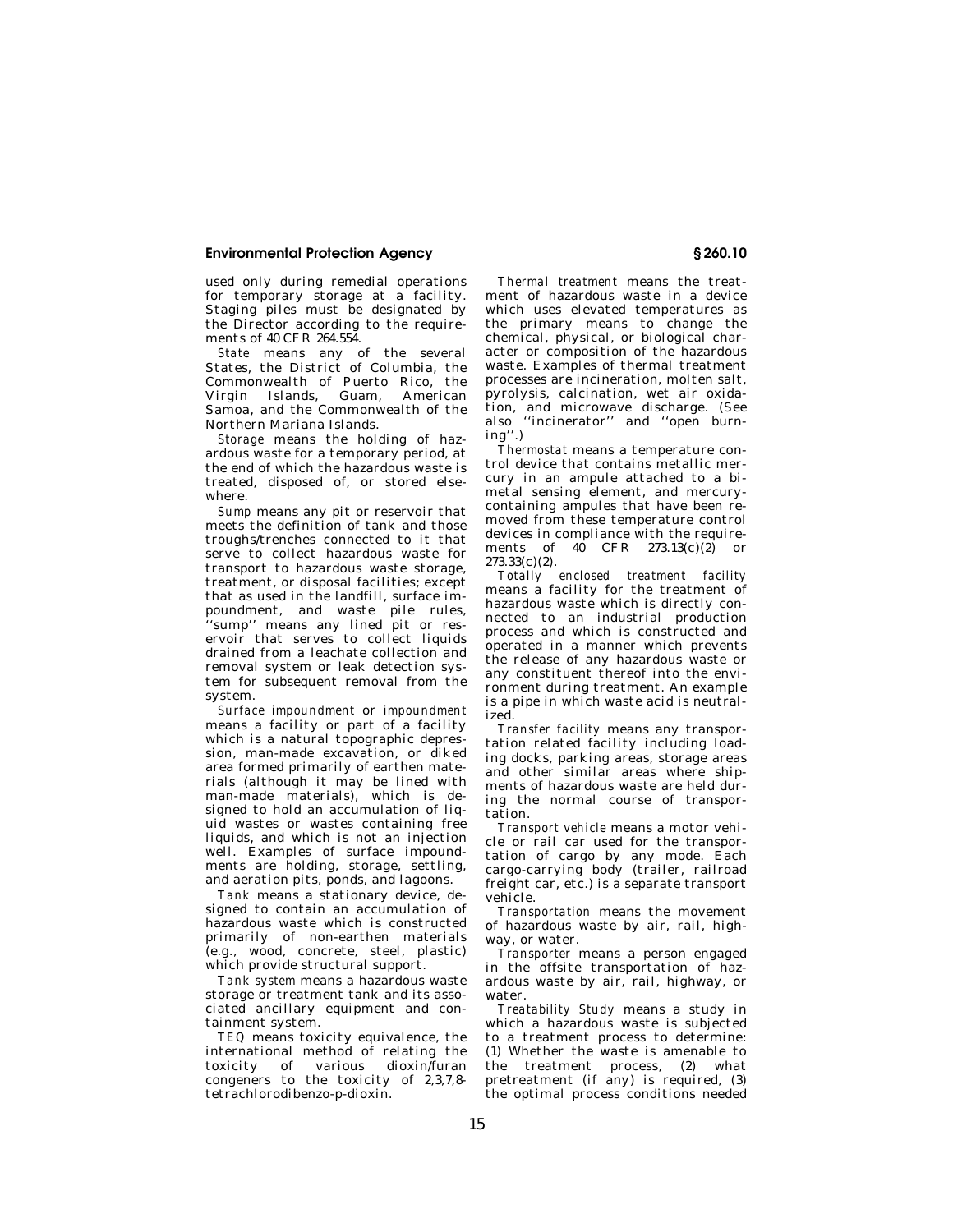to achieve the desired treatment, (4) the efficiency of a treatment process for a specific waste or wastes, or (5) the characteristics and volumes of residuals from a particular treatment process. Also included in this definition for the purpose of the  $$261.4$  (e) and (f) exemptions are liner compatibility, corrosion, and other material compatibility studies and toxicological and health effects studies. A ''treatability study'' is not a means to commercially treat or dispose of hazardous waste.

*Treatment* means any method, technique, or process, including neutralization, designed to change the physical, chemical, or biological character or composition of any hazardous waste so as to neutralize such waste, or so as to recover energy or material resources from the waste, or so as to render such waste non-hazardous, or less hazardous; safer to transport, store, or dispose of; or amenable for recovery, amenable for storage, or reduced in volume.

*Treatment zone* means a soil area of the unsaturated zone of a land treatment unit within which hazardous constituents are degraded, transformed, or immobilized.

*Underground injection* means the subsurface emplacement of fluids through a bored, drilled or driven well; or through a dug well, where the depth of the dug well is greater than the largest surface dimension. (See also ''injection well''.)

*Underground tank* means a device meeting the definition of ''tank'' in §260.10 whose entire surface area is totally below the surface of and covered by the ground.

*Unfit-for use tank system* means a tank system that has been determined through an integrity assessment or other inspection to be no longer capable of storing or treating hazardous waste without posing a threat of release of hazardous waste to the environment.

*United States* means the 50 States, the District of Columbia, the Commonwealth of Puerto Rico, the U.S. Virgin Islands, Guam, American Samoa, and the Commonwealth of the Northern Mariana Islands.

*Universal Waste* means any of the following hazardous wastes that are man-

**§ 260.10 40 CFR Ch. I (7–1–05 Edition)** 

aged under the universal waste requirements of part §273 of this chapter:

(1) Batteries as described in §273.2 of this chapter;

(2) Pesticides as described in §273.3 of this chapter:

(3) Thermostats as described in §273.4 of this chapter; and

(4) Lamps as described in §273.5 of this chapter.

*Universal Waste Handler:* 

(1) Means:

(i) A generator (as defined in this section) of universal waste; or

(ii) The owner or operator of a facility, including all contiguous property, that receives universal waste from other universal waste handlers, accumulates universal waste, and sends universal waste to another universal waste handler, to a destination facility, or to a foreign destination.

(2) Does not mean:

(i) A person who treats (except under the provisions of 40 CFR 273.13 (a) or (c), or 273.33 (a) or (c)), disposes of, or recycles universal waste; or

(ii) A person engaged in the off-site transportation of universal waste by air, rail, highway, or water, including a universal waste transfer facility.

*Universal Waste Transporter* means a person engaged in the off-site transportation of universal waste by air, rail, highway, or water.

*Unsaturated zone* or *zone of aeration*  means the zone between the land surface and the water table.

*Uppermost aquifer* means the geologic formation nearest the natural ground surface that is an aquifer, as well as lower aquifers that are hydraulically interconnected with this aquifer within the facility's property boundary.

*Used oil* means any oil that has been refined from crude oil, or any synthetic oil, that has been used and as a result of such use in contaminated by physical or chemical impurities.

*Vessel* includes every description of watercraft, used or capable of being used as a means of transportation on the water.

*Wastewater treatment unit* means a device which:

(1) Is part of a wastewater treatment facility that is subject to regulation under either section 402 or 307(b) of the Clean Water Act; and